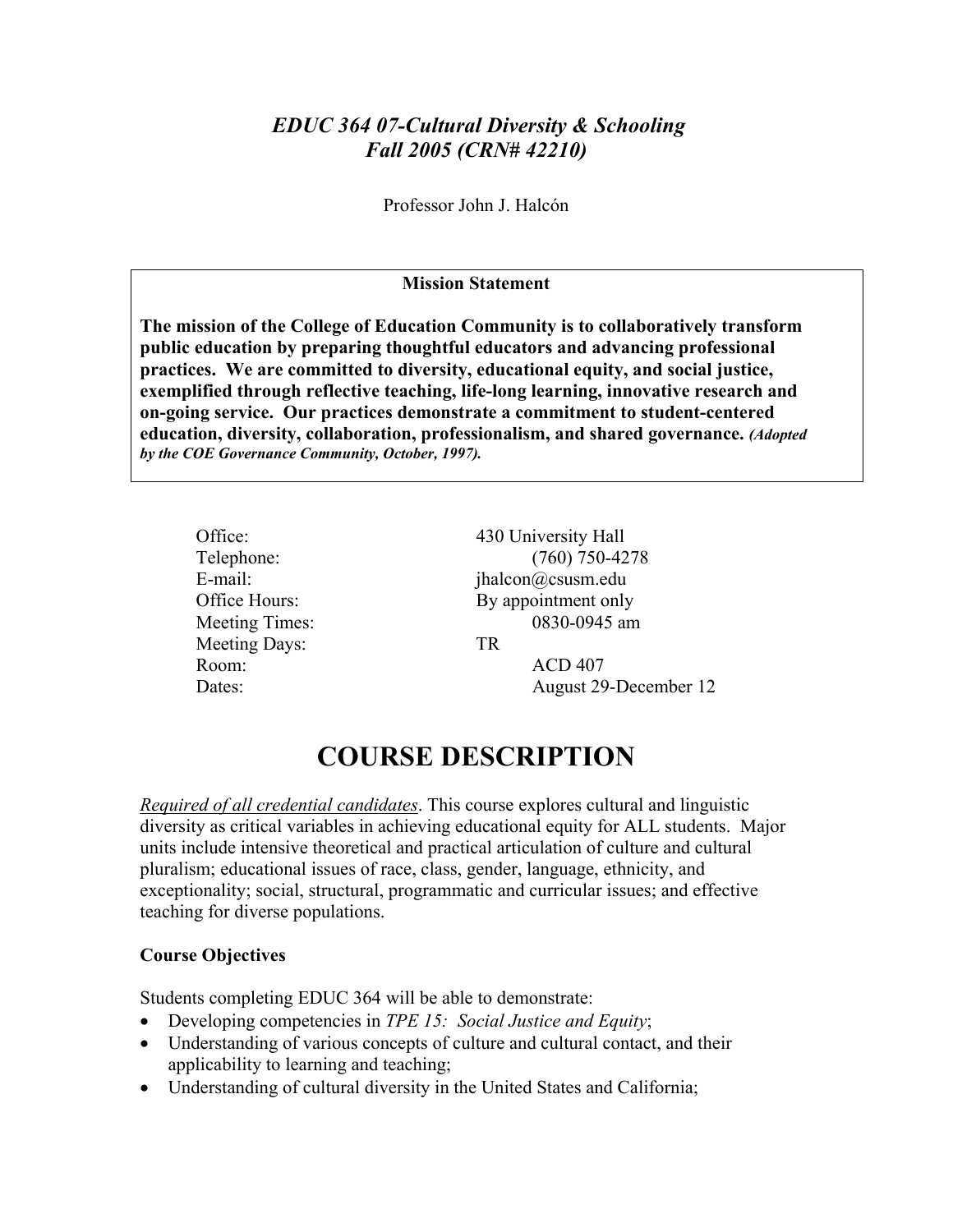- A general familiarity with cultural responsive pedagogy;
- Understanding of gay, lesbian, bisexual and transgender students, teachers and families.

## **Authorization to teach English Language Learners (ELLs)**

The credential program at CSUSM has been specifically designed to prepare teachers for the diversity of languages often encountered in California public school classrooms. The authorization to teach ELL's is met through the infusion of content and experiences with the Multiple Subject Program, as well as additional coursework. Students successfully completing this program receive the Preliminary Multiple Subject Credential with authorization to teach ELL's (formerly called CLAD).

#### **College of Education Attendance Policy**

Due to the dynamic and interactive nature of courses in the College of Education, all students are expected to attend all classes and participate actively. At a minimum, students must attend more than 80% of class time, or s/he may not receive a passing grade for the course at the discretion of the instructor. Individual instructors may adopt more stringent attendance requirements. Should the student have extenuating circumstances, s/he should contact the instructor as soon as possible. (*Adopted by the COE Governance Community, December, 1997*).

*Class Standard (for summer only) 2 absences and you will be dropped from the class.* 

# **COMPETENCIES**

#### **Teacher Performance Expectation (TPE) Competencies**

This course is designed to help teachers seeking the Multiple or Single Subject(s) Credential to develop the skills, knowledge, and attitudes necessary to assist schools and districts in implementing an effective program for all students. The successful candidate will be able to merge theory and practice in order to realize a comprehensive and extensive educational program for all students. The course objectives, assignments, and assessments have been aligned with the CCTC standards for the Multiple and Single Subject(s) Credential. You can incorporate artifacts from this class into your final comprehensive portfolio. The following TPE is addressed in this course:

## *TPE 15: Social Justice and Equity*

Teacher candidates will be able to identify issues of social justice and equity in the classroom to ensure equal outcomes for diverse students. They will be familiar with ideas, definitions, and major theorists in the fields of multicultural education, social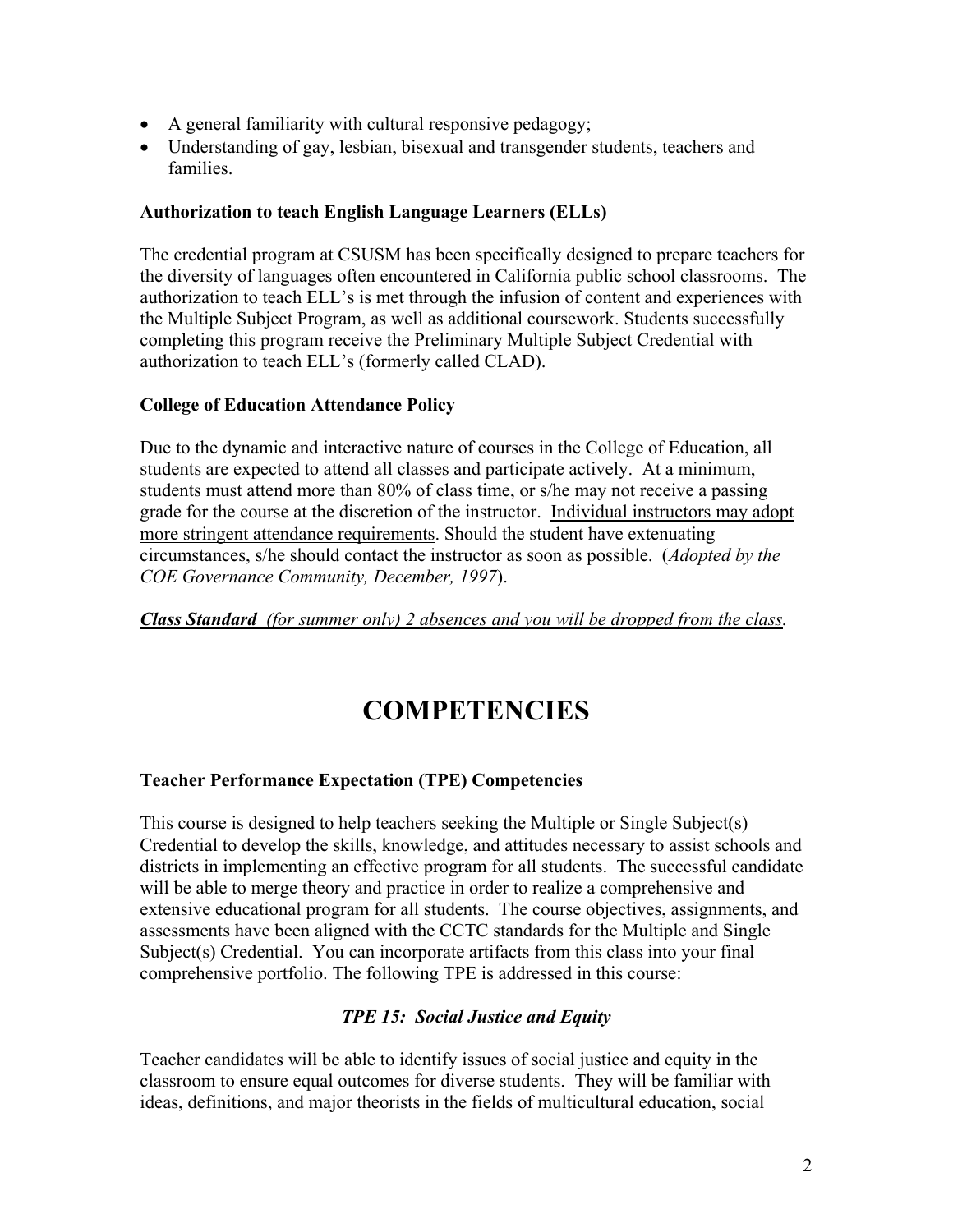reconstruction, and democratic education. Pluralism and divergent perspectives on educating students will be the foundation of designing effective lessons and instructional practices for diverse students. Candidates will understand when and how to collaborate with others, especially curriculum specialists, community leaders, and parents on preparing relevant and appropriate instructional activities, curricular units, and school structures that would provide equitable outcomes for students from different linguistic, cultural, and social economic backgrounds.

## **Course Objectives**

- 1. To expand student's knowledge about the diversity that is part of today's school and community.
- 2. To provide a safe environment for reflection on, and discussion of, the complex ways in which pluralism is a part of educational contexts.
- 3. To provide support to all students who represent national, state, and regional diversity in our public schools.
- 4. To gain an understanding of "*at risk*" children.

# **GENERAL CONSIDERATIONS**

## **All rights reserved**

I reserve the right to change, add to, or delete any and all material from the course.

## **Outcomes and Standards**

The context for, and scope of this course is aligned with standards for the Cross-cultural Language and Academic Development (CLAD) endorsement, as articulated by the California Commission on Teacher Credentialing (CTC), and as approved by the faculty of the College of Education in development of the program approval documents. (Note: As of 2002, the CLAD competencies are collectively referred to as an *Authorization to Teach English Learners*.)

Further consideration has been given to the alignment of standards for multicultural education as articulated by the National Council for Accreditation of Teacher Education (NCATE), the Interstate New Teacher Assessment and Support Consortium (INTASC), and the National Board for Professional Teaching Standards (NBPTS). Emphasis is placed on learning outcomes (what you know and can demonstrate) rather than on inputs (putting in "seat time", meeting minimum criteria for assignments, checking off tasks and activities), and how these outcomes correspond to your potential to enhance student learning as a new teacher.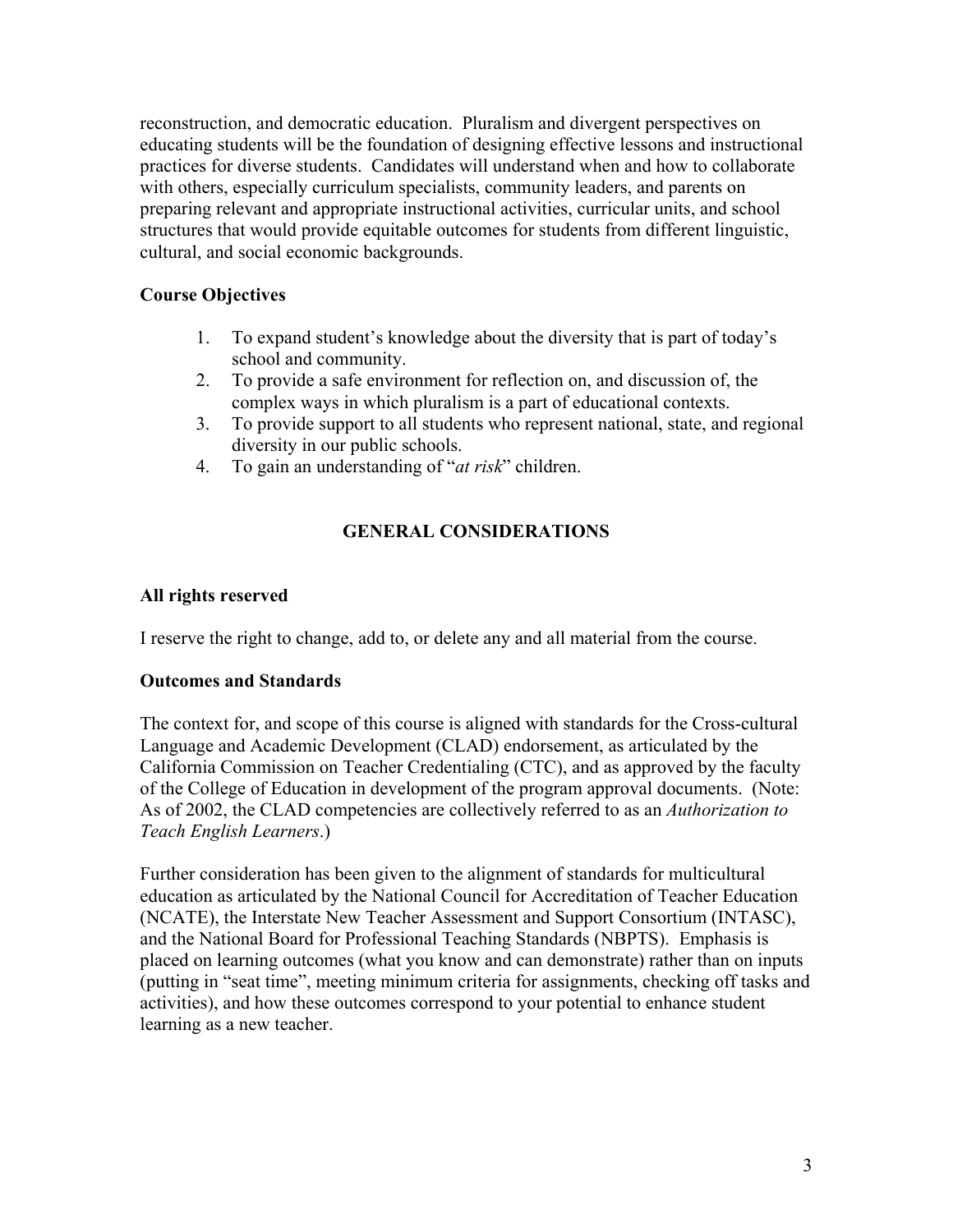# **Academic Honesty**

I expect that each student will do his/her own work, and contribute equally to group projects and processes. Plagiarism or cheating is unacceptable under any circumstance.

# **Appeals**

Every student has the right to appeal a grade, or appeal for appeal for redress of grievances incurred in the context of the class. Disputes may be resolved informally with the professor, or through the formal grades appeal process. For the latter, consult with Dr. Peggy Kelly, Associate Dean of the College of Education.

# **Students with Disabilities Requiring Reasonable Accommodations**

Every student has the right to equitable educational consideration and appropriate accommodation. Students having differing ability (mobility, sight, hearing, documented learning challenges, first language/English as a second language) are requested to contact the professor. Every effort will be made to accommodate the student's special needs.

# **Community Service Learning**

Community Service Learning is an integral part of this class. Community Service Learning engages students in active learning experiences that enhance classroom instructional activities, while addressing social, economic, political, health, and environmental needs of people in the community. Students learn while doing and while reflecting on what they do.

## **Foster Children**

A unique aspect of this course is a focus on the educational needs of foster children. In a unique collaboration between CSUSM's College of Education, Casey Family Programs and San Diego County, all students enrolled in this course are required to tutor foster children as part of the Service Learning requirement for the course.

# **COURSE REQUIREMENTS**

# **Required Texts**

- Spring, Joel . Deculturalization and the struggle for equality ( 2001). Fourth edition. New York: The McGraw Hill Companies, Inc. ISBN 0-07-232275-6.
- Rothenberg, Paula. Race, Class, & Gender in the United States: An Integrated Study (2004). 6<sup>th</sup> Edition. VHPS. ISBN: 0716-75515-7.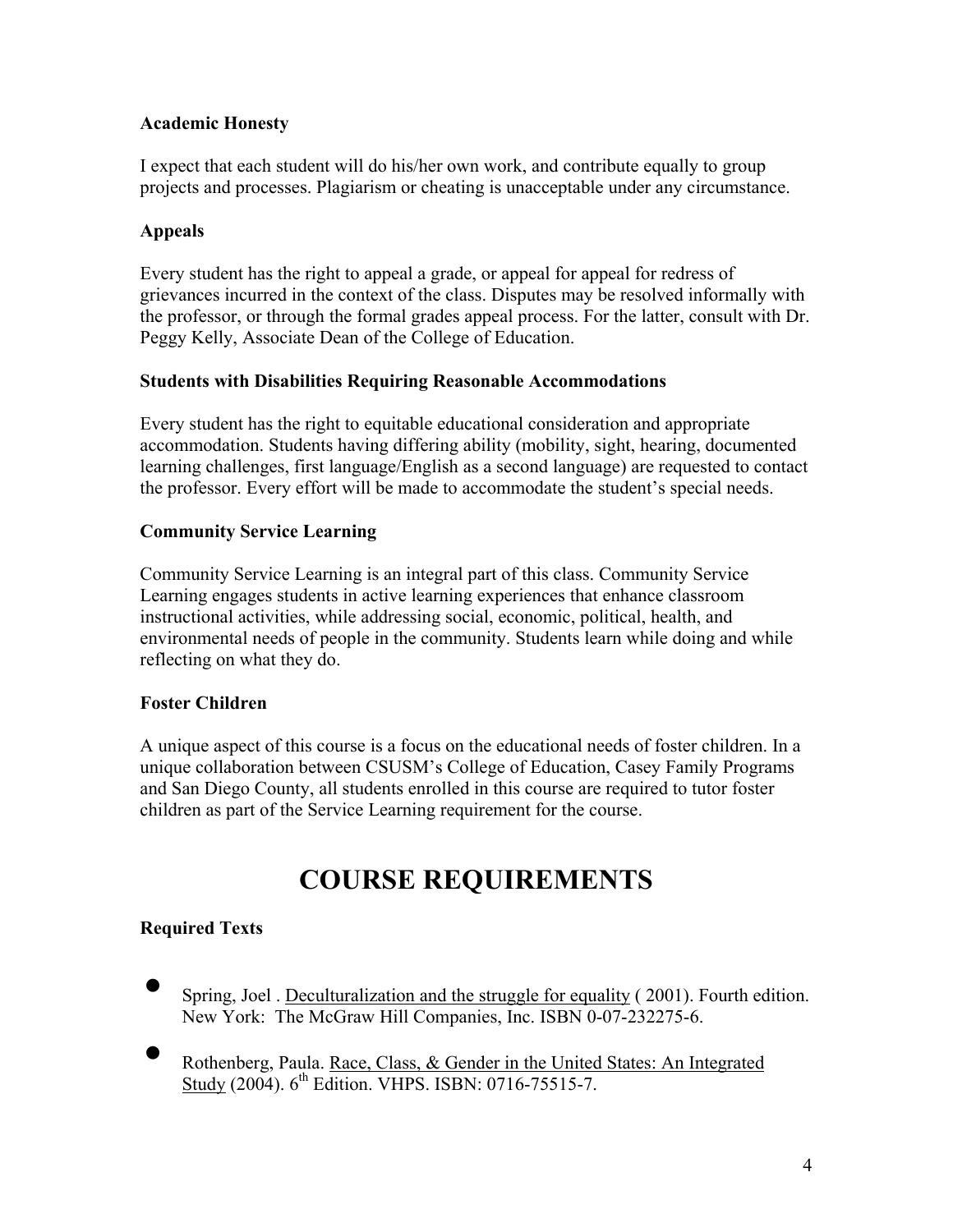• John J. Halcón & Michelle Lustig. Reading Packet for EDUC 364.

# **Recommended Text**

• Villaseñor, Victor. Rain of Gold. (1992). Delta Press. ISBN: 0385-31177-X

# **Grading Policy**

- All required work must be submitted on time.
- You will lose one complete grade on an assignment for late submissions.
- All work will be submitted electronically.
- Your reference of choice for **ALL** papers and/or written assignments is the APA (American Psychological Association) Handbook. (Refer to <www.apastyle.org/index.html>

## **Assessment**

## **There are 1000 points possible**:

**Attendance and Class Participation (100 points)** –First is the expectation that you will attend all class sessions and participate actively in class discussions. Each class you attend is worth 10 points. If you miss four (4) classes, you will be dropped from the course.

**Personal/Family Background (200 points) Assignment #1:** By researching and studying one's family background it is possible to gain an appreciation about ourselves as individuals and our many similarities and differences.

In this assignment you are to write a 6-8 page narrative about your family background including religious affiliation, ethnicity, culture, language(s), country of origin, education/occupation and any other information you think is of interest and value.

Reflect on your own experiences in terms of your cultural referents, your family background, and other factors determined by your own circumstances and upbringing. Be prepared to discuss your assignment within a larger class dialogue. *SHOW ME THE REFLECTION!!* 

**Discussion Board (300 points)--Ongoing:** Students are required to participate in the class Bulletin Board. Your discussions should be introspective addressing issues, experiences, ideas, discussions, readings, and current events, related to the class.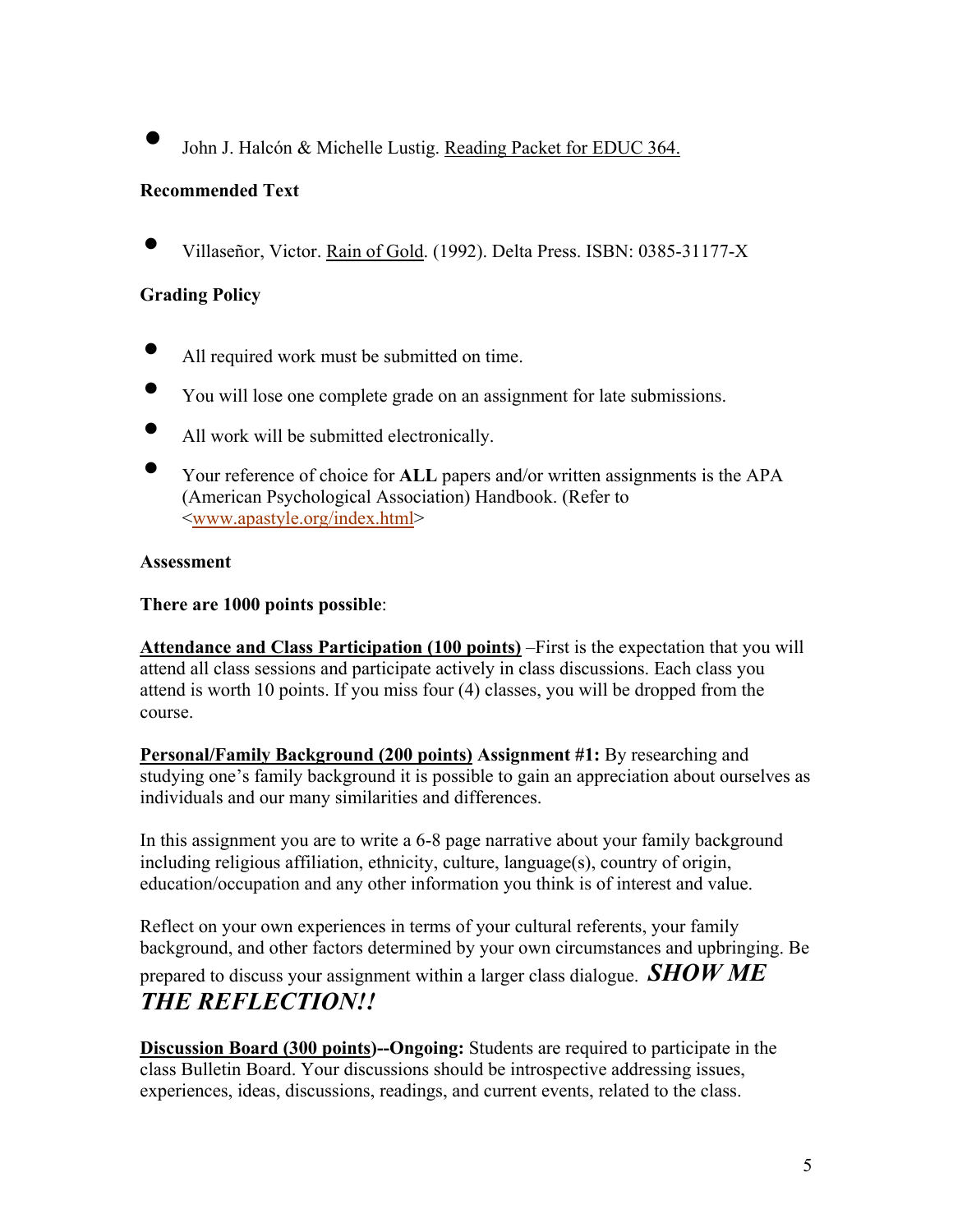A minimum of nine (9) substantial entries are expected for a passing grade on this assignment  $(C+)$ . The following explains this:

| <b>Entries Required</b>     |    | Grade Equivalent |
|-----------------------------|----|------------------|
| *1-3 entries-50 points      | C- |                  |
| *4-7 entries-100 points     |    | C                |
| *8-9 entries-150 points     |    | $C+$             |
| $*10-12$ entries-200 points |    | B                |
| $*13-15$ entries-250 points |    | $B+$             |
| *16 and above-300 points    |    | A                |

LET ME BE CLEAR: Personal notes to students, "I agree with...." Statements, and other such none-substantive posting will not be counted in the total.

**Research Paper (200 points)**—Each group will select a topic of their choice on diversity issues (with the exception of special education) and will write a 8-10 page paper (APA style only). Papers are due December 12, the last day of class (no plastic covers please!)

*Suggestion:* For your final paper, take one of the topics on the syllabus and research some aspect of it. Prepare a final PowerPoint presentation.

**Final PowerPoint Presentation (200 points)-**- Each group will present their research paper topic and prepare a PowerPoint presentation and discussion for the class. Presentations are scheduled the last two class meetings.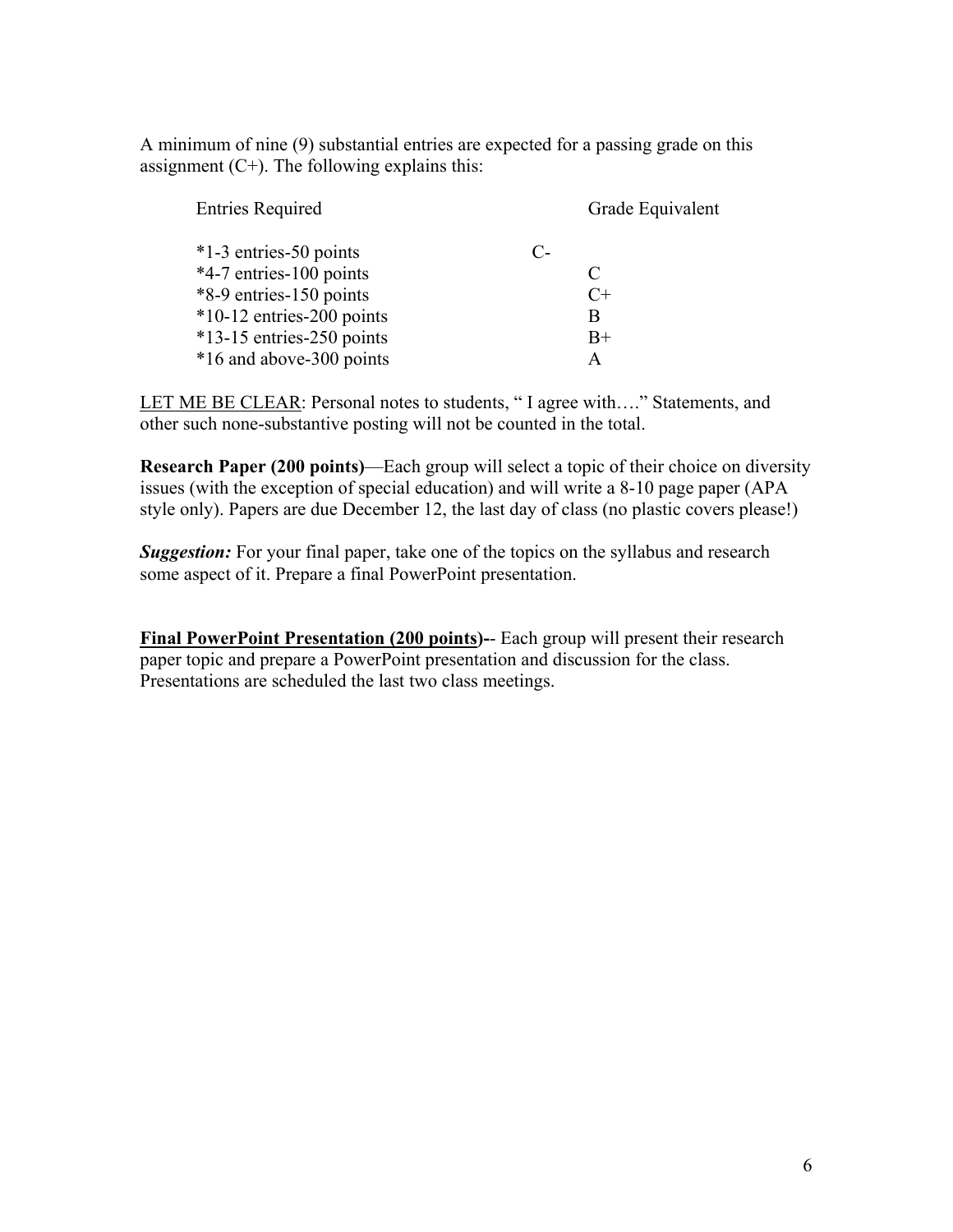# **Schedule of Readings TR 0830-0945 ACD 407**

| Week 1 | Aug 30-Sept 1. Introduction, Mission Statement & Social<br><b>Justice</b>                                                                                              |  |
|--------|------------------------------------------------------------------------------------------------------------------------------------------------------------------------|--|
| Read:  | Rothenberg. Part I $(\# \text{'s } 1-11)$ .<br>Pelzer: Chapters 1-5: A Child Called It. Pp.1-98.                                                                       |  |
| Week 2 | Sept 6-Sept 8. Social Construction of Difference: Race,<br><b>Class, Gender, Sexuality and "At Risk" Children &amp; Tutor</b><br><b>Connection</b>                     |  |
| Read:  | Rothenberg. Part II $(\# \text{'s} 12-21)$ .<br>Pelzer. Chapters 6-Epilogue: A Child Called It. Pp. 99-174.<br>Horace Miner. Body Ritual Among the Nacirema (pp 5-10). |  |
| Week 3 | Sept 13-Sept 15. Racism, Sexism, Heterosexism and Class<br><b>Privilege &amp; The Child Welfare System</b>                                                             |  |
| Read:  | Rothenberg. Part III. (#'s 22-32).<br>Ron Takaki: A Different Mirror (pp 11-21)                                                                                        |  |
| Week 4 | Sept 20-Sept 22. Discrimination in Everyday Life &<br><b>Professional Boundaries</b>                                                                                   |  |
| Read:  | Rothenberg. Part III. (#'s 33-46).<br>Spring: Chapter 1. Deculturalization and the Claim of Racial<br>and Cultural Superiority by Anglo Americans (pp 115).            |  |
| Week 5 | Sept 27-Sept 29. The Economics of Race, Class and<br><b>Gender in the United States &amp; Behavior Management</b>                                                      |  |
| Read:  | Rothenberg. Part IV $(\# \text{'s } 47-57)$ .<br>Spring: Chapter 2. Deculturalization and the Schooling of<br>Native Americans (pp 17-31).                             |  |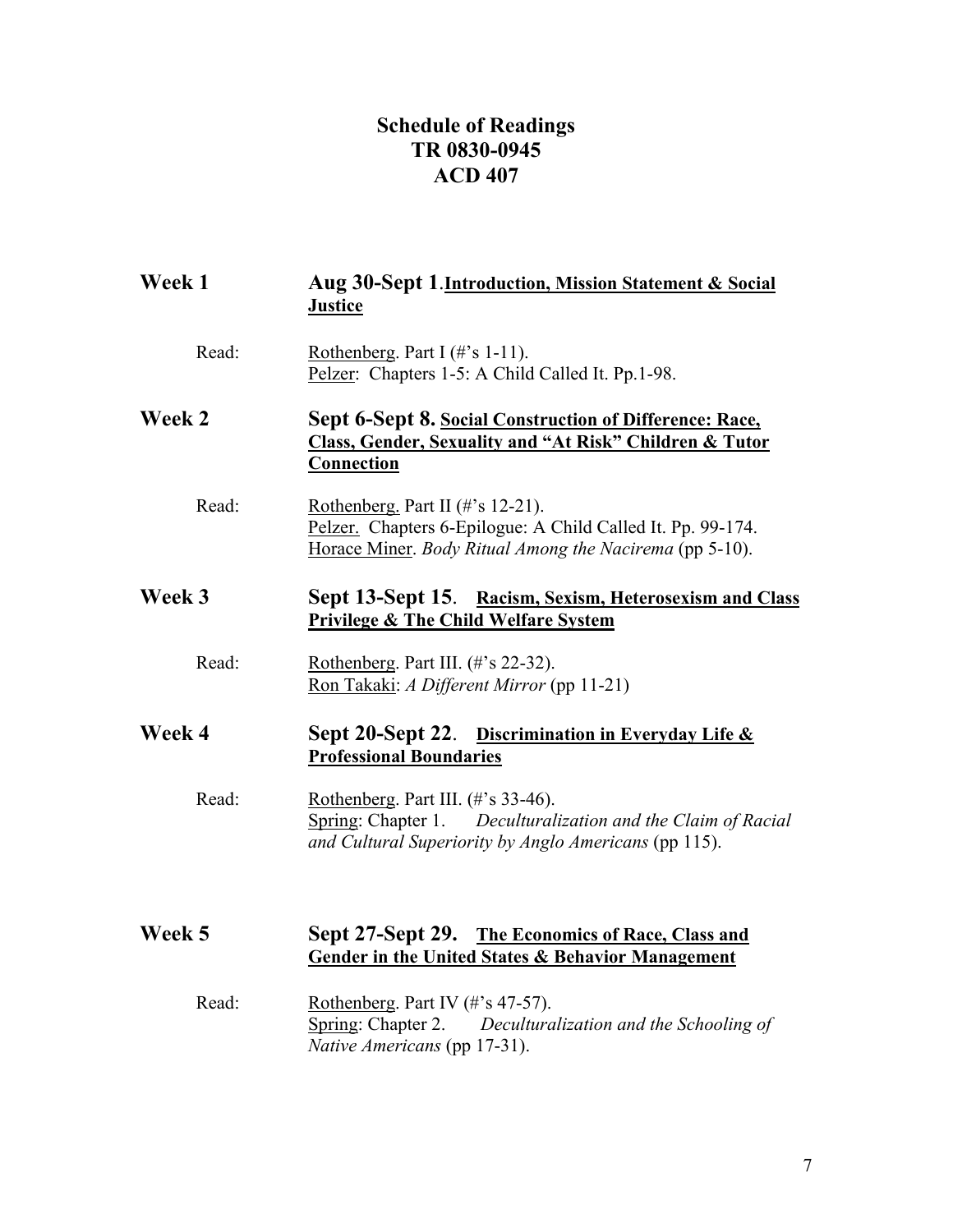| Week 6  | Oct 4-Oct 6.<br><b>Consequences of Racial, Gender, and</b><br><b>Class Inequality &amp; WRAT (Wide Ranging Aptitude Test)</b>                                                                |
|---------|----------------------------------------------------------------------------------------------------------------------------------------------------------------------------------------------|
| Read:   | Rothenberg. Part V $(\# \text{'s } 58-68)$ .<br><b>Spring: Chapter 3. Education and Segregation: African Americans</b><br>$(pp 35-51)$ .                                                     |
| Week 7  | Oct 11-Oct 13. Race & Gender Issues in U.S. Law &<br><b>Behavior Management</b>                                                                                                              |
| Read:   | Rothenberg. Part V $(\# \s$ 69-82).<br>Spring: Chapter 4. Asian Americans: Exclusion and Segregation<br>$(pp 55-63)$ .                                                                       |
| Week 8  | Oct 18-Oct 20. Maintaining Race, Class, & Gender<br><b>Hierarchies</b>                                                                                                                       |
| Read:   | Rothenberg. Part VI $(\#$ 's 83-95).<br>Spring: Chapter 5. Hispanic/Latino Americans: Exclusion and<br>Segregation. (Pp 68-89).                                                              |
| Week 9  | Oct 25-Oct 27. Making a Difference: Social Activism &<br><b>Surviving Abuse</b>                                                                                                              |
|         | Read: Rothenberg. Part VI (#'s 96-105).<br>Spring: Chapter 6. The Great Civil Rights movement and the<br>New Culture Wars (pp 94-116).                                                       |
| Week 10 | <b>Nov 1-Nov 3. Cultural Superiority</b>                                                                                                                                                     |
| Read:   | Rothenberg. Part VII $(\# \text{'s } 106-115)$ .                                                                                                                                             |
| Week 11 | <b>Nov 8-Nov 10. Deculturalization</b>                                                                                                                                                       |
| Read:   | Rothenberg. Part VIII. (116-121).<br>Stacey J. Lee: Academic Achievements Among Asian Americans<br>$(pp. 53-69)$                                                                             |
| Week 12 | Nov 15-Nov 17. Bilingualism & Bilingual Education                                                                                                                                            |
| Read:   | Rothenberg. Part VIII (122-126).<br>Sonia Nieto: Multicultural Education in Practice (pp. 101-121).<br>Harry C. Weinberg: Bilingual Education: Teaching English in the<br>$90's$ (pp 87-90). |